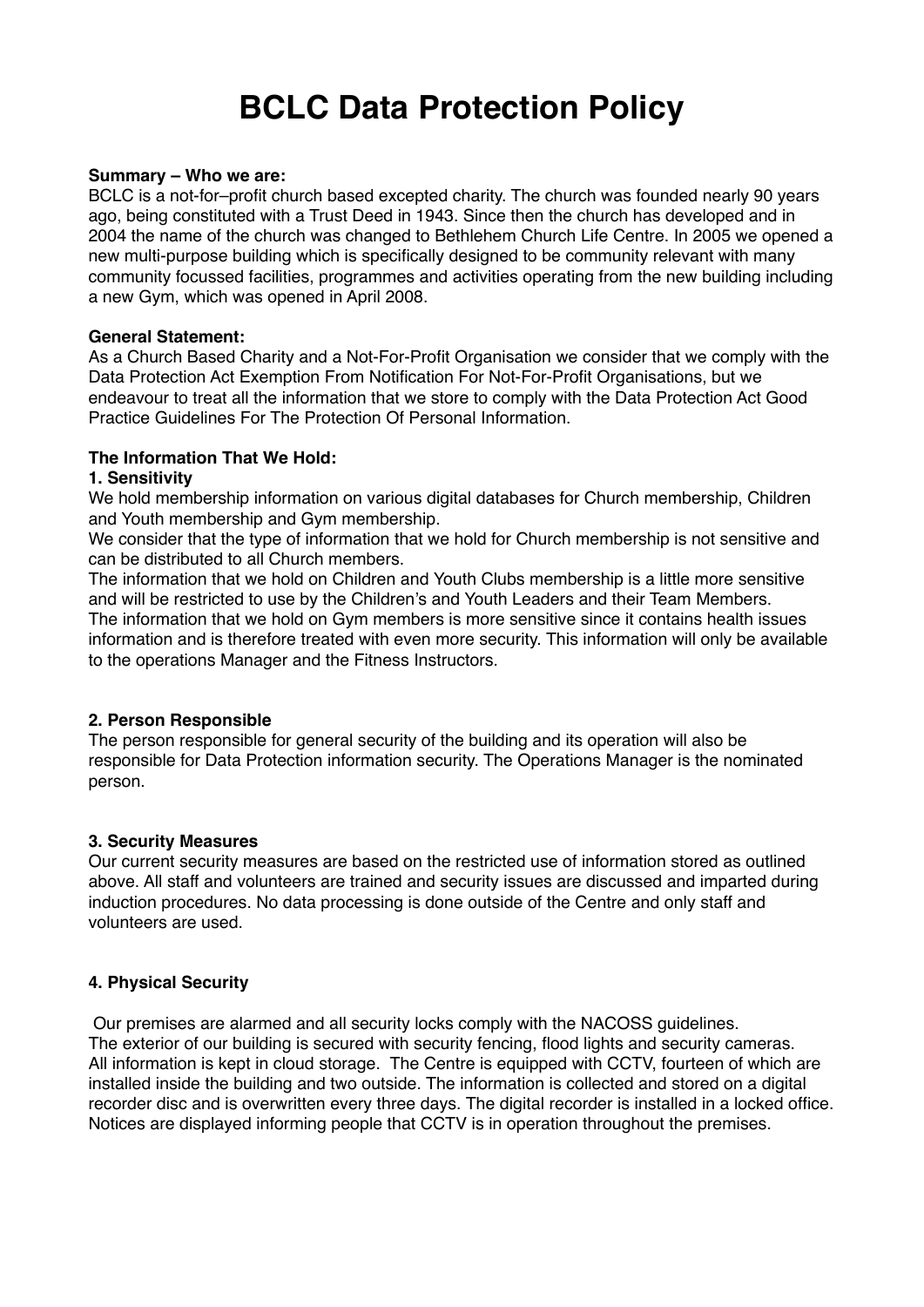# **5. Electronic Communication**

Definition: Safe use of mobile phones, e-mail, social networking sites etc to communicate with children and young people.

Electronic communication has become enormously important and popular over the past 10 years. It's an easy way to communicate with young people in particular. However, there are dangers that come with it and some choose to use it as a way to meet and groom young people.

Therefore we need appropriate guidelines regarding the safe use of electronic communication, to maintain healthy and safe relationships between adults and children.

It is impossible to cover every area of electronic communication, especially as it changes so rapidly, however, our overriding attitude should be a concern for the people we are working with, and their well being. As long as we are working for their good, then what we do and how we approach our work will dictate our working practices for the good.

The normal boundaries of relationship between youth leader and child must be maintained and electronic communication must never become a substitute for face to face contact with young people.

# **General**

Parents/carers and children/young people have the right to decide if a worker is to have email addresses or mobile phone numbers, and shouldn't be pressurised into giving that information. If electronic communication is going to be used then BCLC's safeguarding policy should acknowledge it as a legitimate means of communicating with children and young people, and include an expectation regarding their use.

Any one using electronic communication to contact children or young people on behalf of BCLC should be vetted in the same way as people who work face to face with young people. Communication between children and adults by whatever method should take place within clear and explicit boundaries. Adults should not share any personal info with children or young people, and should not request or respond to any personal information from the child other than that which is necessary and appropriate as part of their role. Adults should ensure that all communications are

transparent and open to scrutiny. Adults should be careful in their communications with children or young people so as to avoid any possible misinterpretation of their motives or any behaviour which could be construed as grooming. To reduce risk of misinterpretation use clear unambiguous language and avoid the use of unnecessary abbreviations and ambiguous text language.

With all electronic communication there should be a reasonable cut off time, such as 10pm – 7am. Cases of emergency maybe exception to this rule but most be reported and recorded.

It is the youth leader's responsibility to set the boundaries on electronic communication, they should not be communicating with young people in this way at all hours of day and night. Contact with young people by electronic communication should be for information giving purposes only, not just general chatter.

Consent

If electronic communication is to be used to contact children or young people, written consent should be obtained from the parent/carer. Direct communication with children of primary school age and below is not advised.

Internet Access

BCLC provides internet access for children/young people. Parent/carers and children/young people should sign a user agreement, which explains what is acceptable/ unacceptable online. Adequate parental control filters should be in place, and children and young people should be supervised by an adult whilst using the computers.

# E-mail

E-mails should be sent out with BCLC youth header and footer showing the young person this is an official communication from a member of the youth team.

Chat and Instant Messenger

Use of instant messenger services should be kept to a minimum.

However, recognising that a young person in need/crisis may use this as a way of communicating; significant conversations should be saved as a text file if possible, and a log kept of who and when they communicated.